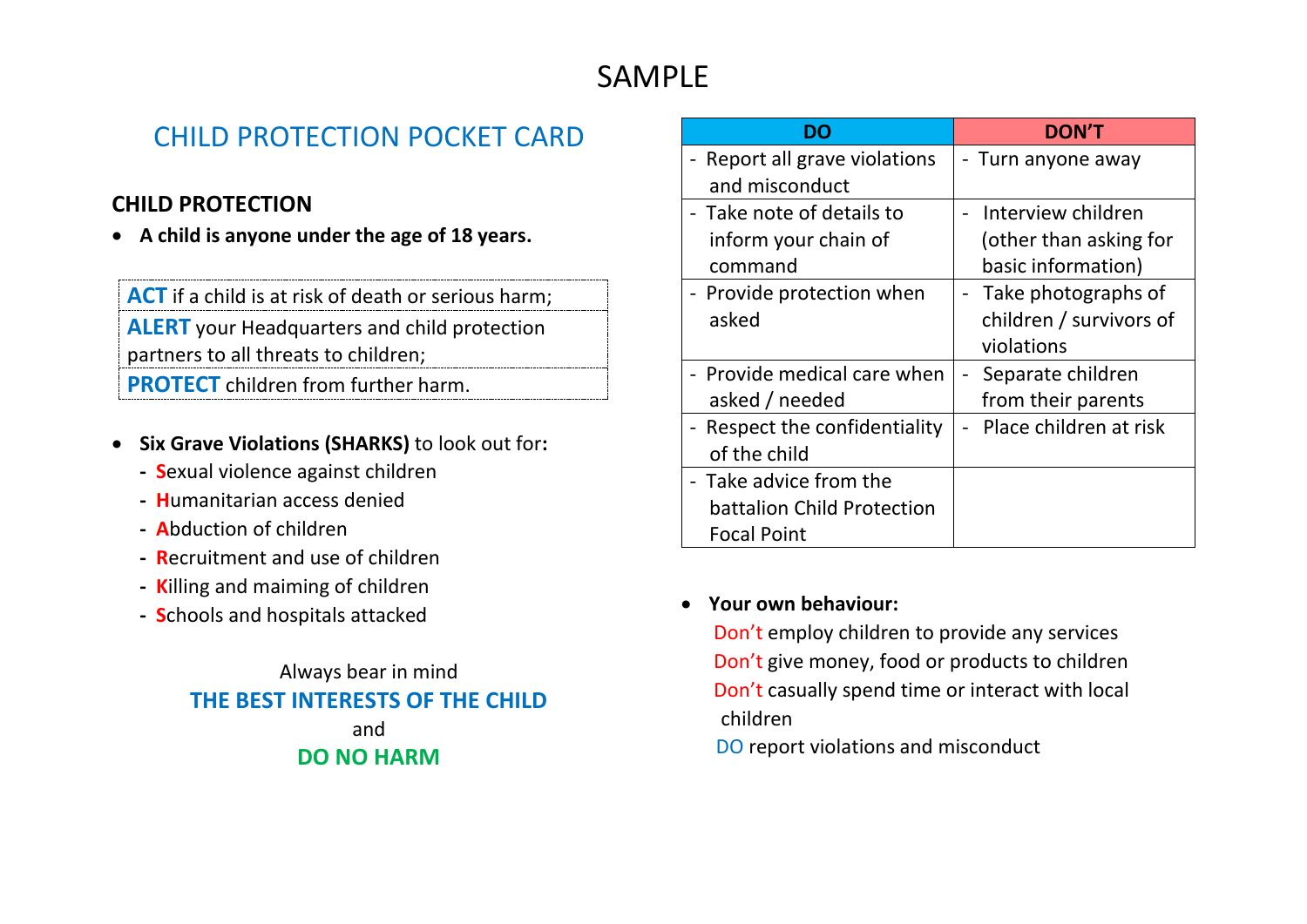# MODULES 1–3 Takeaways

#### **MODULE 1 – LESSON 1**

- A child is anyone under the age of 18 years.
- Children face specific risks during armed conflict.
- The nature of conflict has changed and severely affects children.
- There are six (categories of) grave violations against children.
- Protection needs of boys and girls may differ.

#### **MODULE 1 – LESSON 2**

- Child protection is a team effort and everyone has a role to play.
- Component responsibilities differ, but are complimentary.
- Coordination is essential.
- Reporting is crucial to triggering action.
- The military should establish Child Protection Focal Points at Force Headquarters, sector, battalion and company levels.
- Child protection information requirements and mechanisms for sharing information with the Child Protection Advisers should be established.

#### **MODULE 2 – LESSON 1**

- All mission work must respect, promote and protect international human rights, humanitarian and refugee law.
- The Security Council has issued several mutually reinforcing mandates that protect children and establish priorities for missions.
- DPO and other United Nations policies establish binding rules by which all staff must abide, including rules to protect children.

#### **MODULE 2 – LESSON 2**

- Peacekeepers must know the legal instruments on child protection and the mission's mandate.
- Military peacekeepers have a legal obligation to protect children.
- Officers and troops must be trained on child protection, the child protection mandate, the mission context, and the six grave violations against children in the mission area.
- All military operations are in full compliance with international humanitarian law and the rules of engagement of the mission.

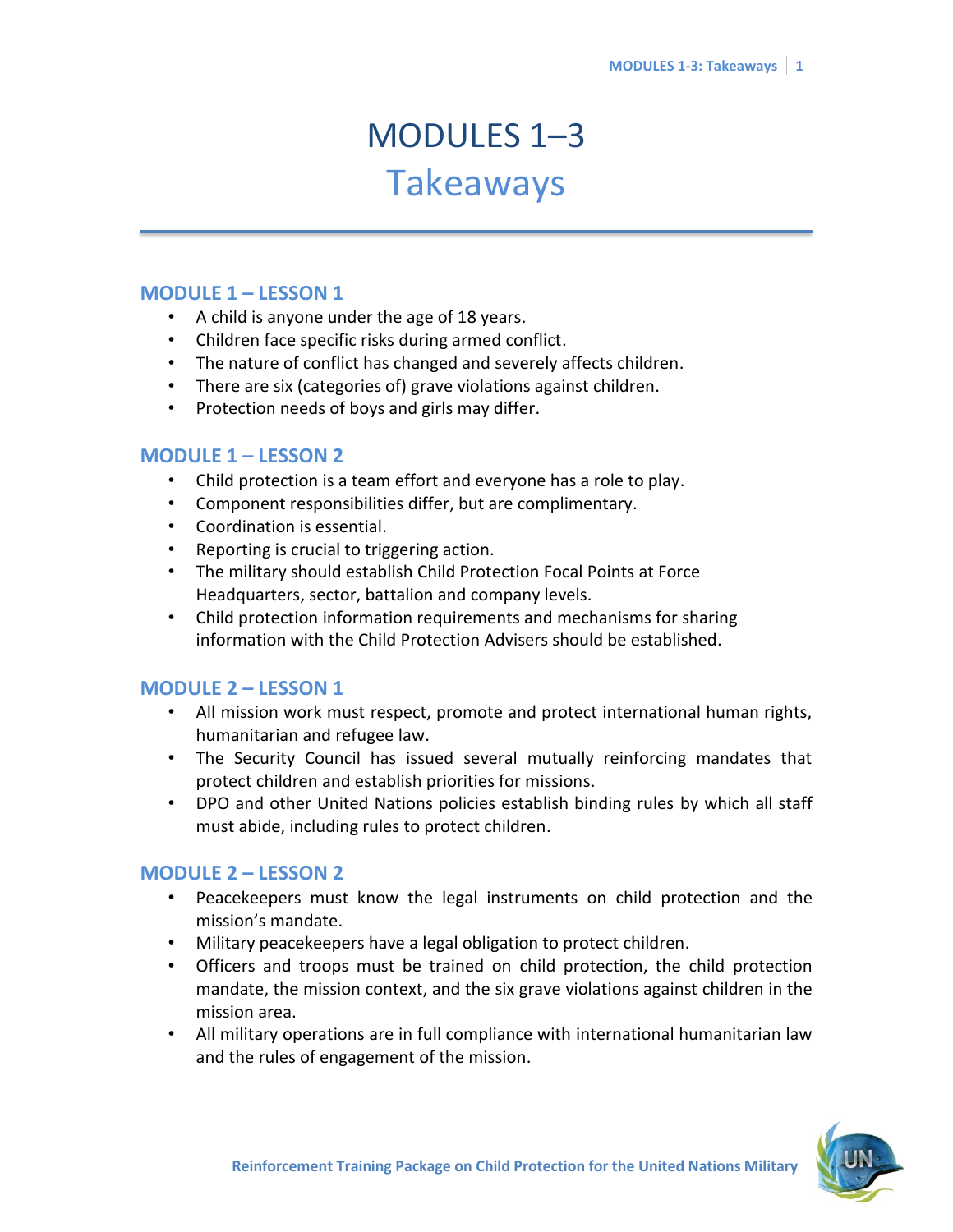#### **2 MODULES 1-3: Takeaways**

#### **MODULE 3 – LESSON 1**

- Peacekeepers should be aware of how their own cultural background can influence their dealings with children and local communities, in order to avoid disrespectful or harmful behaviour.
- Peacekeepers must abide by the relevant codes of conduct and other ethical standards when dealing with children in their mission areas.
- Bear in mind the United Nation's zero tolerance policy on sexual exploitation and abuse, and the prohibition of child labour.
- Always keep the following guiding principles in mind when interacting with children, and coordinate and work with the experts:

#### *Do No Harm and the "best interest of the child"*

#### **MODULE 3 – LESSON 2**

- Know your roles and how you can contribute to child protection:
	- Direct role: prevent violations and mitigate threats;
	- Support role: gather information, support the Child Protection Section, provide security to Child Protection Advisers.
- Military components have directives and SOPs on child protection **apply them**.
- Create orders and SOPs to address information requirements, handover of children, etc.
- Child protection is an integral part of practically every patrol activity.
- Protection involves a combination of actions to reduce vulnerability and risk.
- Assess the child-specific indicators in your operational environment.
- In all your actions and orders, **consider the best interest of the child.**

#### **MODULE 3 – LESSON 3**

- Protection of children is an integral part of the overall mission mandate.
- Rules of engagement provide the authority to use force, if deemed necessary, to protect children.
- The handling of child soldiers is complex and requires training.
- Bear in mind two key considerations:
	- Take action to address child protection threats;
	- Inform child protection actors of violations.
- Hand over child soldiers to child protection actors as soon as possible.